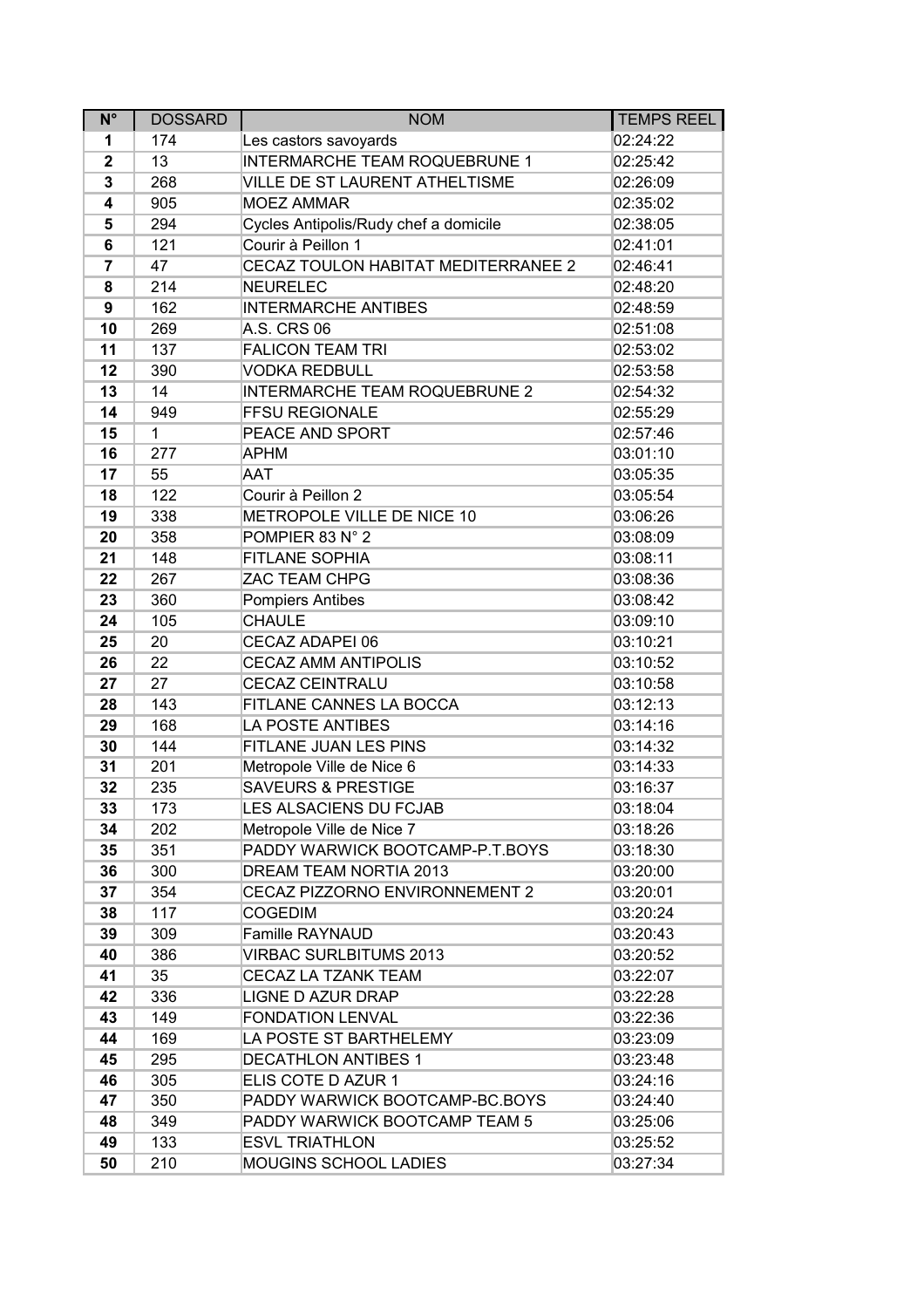| 51  | 282 | <b>Athletic Mind Training</b>       | 03:27:50 |
|-----|-----|-------------------------------------|----------|
| 52  | 211 | MOUGINS SCHOOL MEN                  | 03:28:57 |
| 53  | 132 | <b>ERDF Côte d'Azur</b>             | 03:29:06 |
| 54  | 236 | <b>SCHNEIDER BOSS TEAM</b>          | 03:29:08 |
| 55  | 196 | <b>MAP HANDLING CE</b>              | 03:29:12 |
| 56  | 315 | <b>CECAZ GESTION PRIVEE</b>         | 03:29:34 |
| 57  | 364 | <b>PROBTP PROD</b>                  | 03:30:32 |
| 58  | 274 | ALLIANZ F.GUEVEL- C.MARGRITA        | 03:30:45 |
| 59  | 337 | <b>MERCEDES MC</b>                  | 03:30:58 |
| 60  | 38  | CECAZ LES FOUS ROULANTS             | 03:31:11 |
| 61  | 291 | <b>CREDIT AGRICOLE MAGNAN</b>       | 03:31:24 |
| 62  | 114 | club nature Collobrieres            | 03:32:21 |
| 63  | 373 | SICASIL SIAUBC CANNES 5             | 03:32:28 |
| 64  | 264 | <b>LES CANNES RUNNERS</b>           | 03:32:33 |
| 65  | 67  | A-S-D-L                             | 03:32:35 |
| 66  | 89  | <b>CA ENTREPRISES SLV</b>           | 03:33:11 |
| 67  | 197 | Marathon Club Città di Castello     | 03:33:18 |
| 68  | 135 | <b>EUTELSAT TEAM 1</b>              | 03:33:27 |
| 69  | 221 | PANOU                               | 03:34:16 |
| 70  | 226 | PREFMAR TOULON                      | 03:34:21 |
| 71  | 90  | <b>CAFE DES ARCADES</b>             | 03:34:51 |
| 72  | 243 | <b>Smart Runners</b>                | 03:35:01 |
| 73  | 313 | Friends                             | 03:35:08 |
| 74  | 167 | Krav Maga Nice SDU 06 - Hommes      | 03:35:41 |
| 75  | 208 | MOUGINS SCHOOL BOYS STUDENTS        | 03:36:06 |
| 76  | 322 | <b>KRAV MAGA MEDITERRANEE</b>       | 03:36:23 |
| 77  | 65  | ASC BNP PARIBAS NICE 1              | 03:36:41 |
| 78  | 185 | Les p'tits kinés                    | 03:37:07 |
| 79  | 176 | Les Increvables                     | 03:37:17 |
| 80  | 319 | <b>INTERPARKING</b>                 | 03:37:39 |
| 81  | 320 | IS CONSEIL - ECS EXPERTISE          | 03:38:04 |
| 82  | 316 | <b>GNI POLYTECH</b>                 | 03:38:18 |
| 83  | 66  | ASC BNP PARIBAS NICE 2              | 03:38:39 |
| 84  | 53  | A.J.TOIT                            | 03:38:42 |
| 85  | 306 | ELIS COTE D AZUR 2                  | 03:39:42 |
| 86  | 355 | POLE SANTE SAINT JEAN 3             | 03:39:59 |
| 87  | 217 | <b>ORDIMMO</b>                      | 03:40:10 |
| 88  | 231 | <b>SANTA MARIA</b>                  | 03:40:23 |
| 89  | 367 | RSI <sub>2</sub>                    | 03:40:34 |
| 90  | 289 | <b>CENTIPHARM - AXYNTIS</b>         | 03:40:36 |
| 91  | 192 | MACAZA                              | 03:40:56 |
| 92  | 96  | <b>CE ARKOPHARMA</b>                | 03:41:06 |
| 93  | 188 | les winners                         | 03:41:16 |
| 94  | 253 | <b>TEAM AQUALIA</b>                 | 03:41:31 |
| 95  | 181 | les morustars                       | 03:41:32 |
| 96  | 191 | Lycée Audiberti Antibes             | 03:41:36 |
| 97  | 182 | INTERMARCHE LES MOUSQUETAIRES DU 07 | 03:41:42 |
| 98  | 400 | <b>DECATHLON MONACO 2</b>           | 03:41:51 |
| 99  | 69  | <b>ASOA ET ACV</b>                  | 03:41:54 |
| 100 | 45  | CECAZ SGE LEVIER CASTELLI           | 03:41:55 |
| 101 | 353 | CG06 N°8                            | 03:42:07 |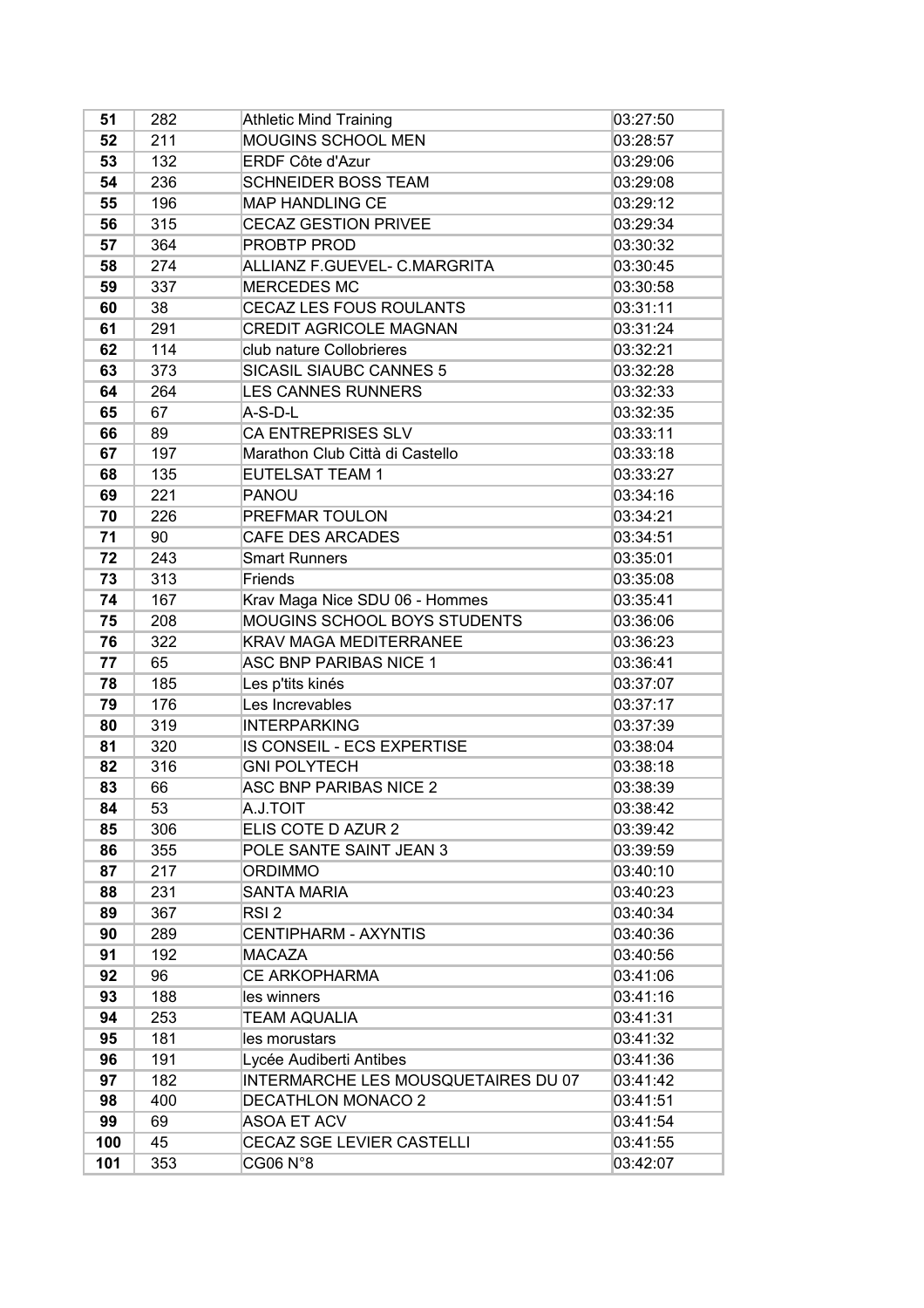| 102 | 94             | CASH ALIMENTAIRTE DU SUD EST                 | 03:42:26 |
|-----|----------------|----------------------------------------------|----------|
| 103 | 127            | <b>DALKIA FRANCE</b>                         | 03:42:35 |
| 104 | 334            | <b>INTERMARCHE LES YANKEES NICE GRIMALDI</b> | 03:42:38 |
| 105 | 29             | <b>CECAZ FONDATION LENVAL</b>                | 03:42:40 |
| 106 | 215            | <b>NEW VISION</b>                            | 03:42:44 |
| 107 | 164            | <b>IRCAN RACING TEAM</b>                     | 03:42:52 |
| 108 | 49             | <b>CECAZ MONTJOYE</b>                        | 03:43:26 |
| 109 | 25             | <b>CECAZ CAFF ESTEREL</b>                    | 03:43:46 |
| 110 | 83             | <b>Boost Monaco</b>                          | 03:43:47 |
| 111 | 366            | RSI <sub>1</sub>                             | 03:43:48 |
| 112 | 362            | PROBTP DRA                                   | 03:43:49 |
| 113 | 259            | THE KIWI TEAM                                | 03:44:00 |
| 114 | 93             | <b>CARROS JUDO</b>                           | 03:44:04 |
| 115 | $\overline{7}$ | <b>DECATHLON NICE 2</b>                      | 03:44:07 |
| 116 | 285            | <b>BANQUE POPULAIRE MONACO</b>               | 03:44:11 |
| 117 | 276            | Angels team                                  | 03:44:13 |
| 118 | 241            | <b>SEETA</b>                                 | 03:44:41 |
| 119 | 218            | <b>ORPI</b>                                  | 03:44:52 |
| 120 | 207            | MOUANS-SARTOUX                               | 03:44:58 |
| 121 | 85             | bpcapro                                      | 03:45:05 |
| 122 | 331            | <b>LES EXPERTS</b>                           | 03:45:08 |
| 123 | 341            | <b>NEW GENERATION CANNES 6</b>               | 03:45:14 |
| 124 | 92             | <b>CAPGEMINI</b>                             | 03:45:20 |
| 125 | 151            | <b>GENEVRIER</b>                             | 03:45:50 |
| 126 | 396            | Y FIT <sub>3</sub>                           | 03:45:51 |
| 127 | 170            | Léo team                                     | 03:46:16 |
| 128 | 42             | SP IBM FRANCE NICE LA GAUDE                  | 03:46:24 |
| 129 | 335            | <b>LIGNE D AZUR</b>                          | 03:46:28 |
| 130 | 134            | <b>EUROSUD</b>                               | 03:46:47 |
| 131 | 290            | Club Business 06                             | 03:47:03 |
| 132 | 61             | <b>AKILEINE 2</b>                            | 03:47:11 |
| 133 | 224            | POLE SANTE SAINT JEAN 1                      | 03:47:11 |
| 134 | 146            | FITLANE NICE CENTRE                          | 03:47:13 |
| 135 | 189            | <b>LOLO AMIGOS</b>                           | 03:47:33 |
| 136 | 385            | <b>VIRBAC RM</b>                             | 03:47:44 |
| 137 | 206            | <b>MOJITO FIT</b>                            | 03:48:06 |
| 138 | 200            | Metropole Ville de Nice 5                    | 03:48:11 |
| 139 | 177            | Les Infatigables                             | 03:48:27 |
| 140 | 4              | YFIT TEAM 7                                  | 03:48:39 |
| 141 | 307            | ELIS RIVIERA 2                               | 03:48:39 |
| 142 | 382            | <b>VIRBAC FROEUROPE</b>                      | 03:48:53 |
| 143 | 237            | <b>SCHNEIDER ESCARGOT TURBO</b>              | 03:49:01 |
| 144 | 397            | Y FIT 4                                      | 03:49:03 |
| 145 | 357            | POMPIER 83 N° 1                              | 03:49:11 |
| 146 | 78             | <b>BIOESTEREL 2</b>                          | 03:49:20 |
| 147 | 11             | COMMONPLACE                                  | 03:49:20 |
| 148 | 44             | <b>CECAZ SAINT ROCH</b>                      | 03:49:33 |
| 149 | 213            | Natixis Asset Management                     | 03:49:33 |
| 150 | 77             | <b>BIOESTEREL 1</b>                          | 03:49:38 |
| 151 | 371            | Runners For Cancer Research Team 2           | 03:49:42 |
| 152 | 199            | Metropole Ville de Nice 4                    | 03:49:47 |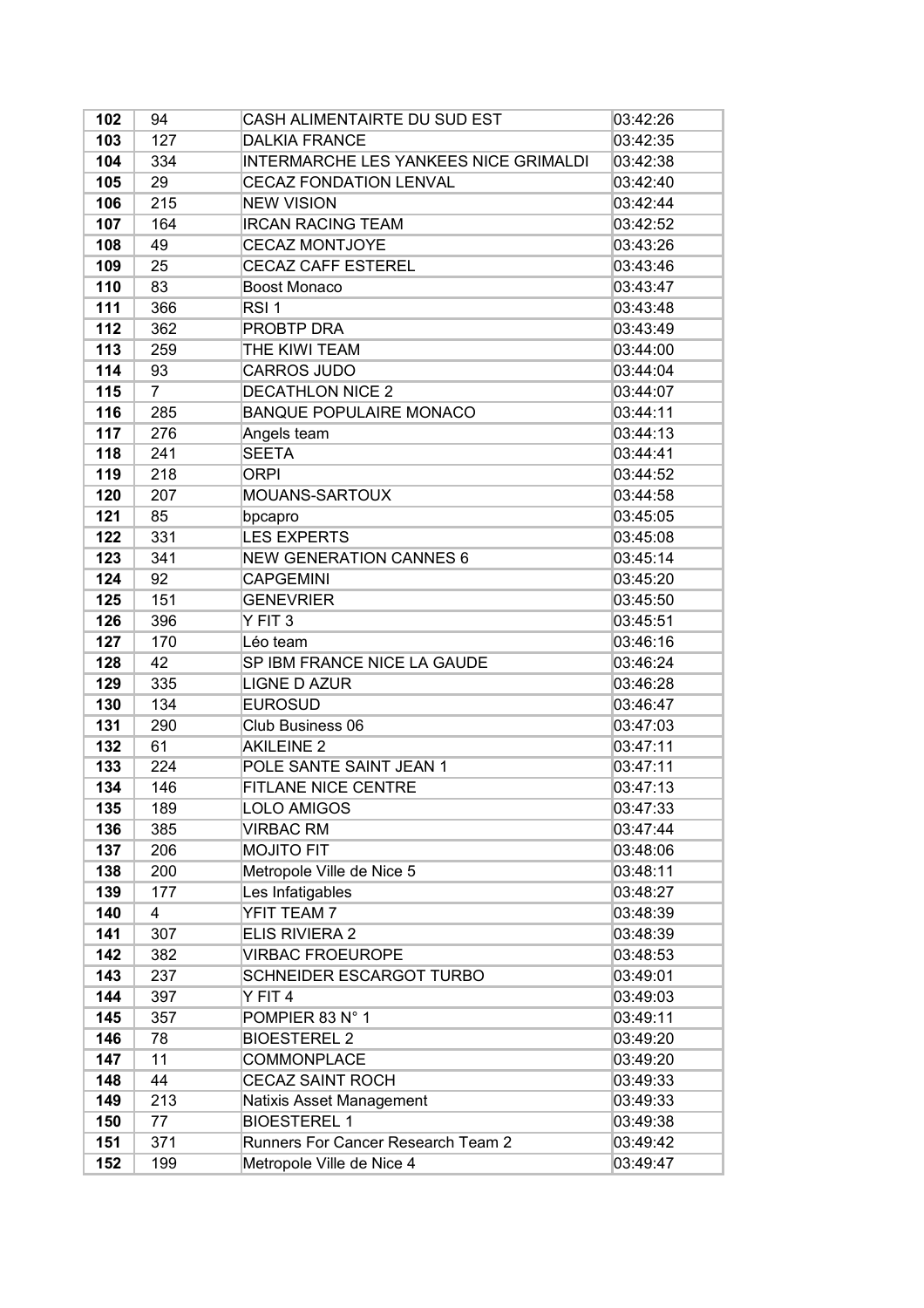| 153 | 284 | <b>Athletic Mind Training 2</b>     | 03:49:58 |
|-----|-----|-------------------------------------|----------|
| 154 | 292 | <b>VILLENEUVE LOUBET</b>            | 03:50:00 |
| 155 | 142 | <b>FITLANE CANNES</b>               | 03:50:07 |
| 156 | 194 | MANDUEL METROPOLE MARATHON 3        | 03:50:13 |
| 157 | 195 | MANDUEL METROPOLE MARATHON 4        | 03:50:14 |
| 158 | 147 | FITLANE SAINT ISIDORE               | 03:50:50 |
| 159 | 297 | DECATHLON GRASSE WAOUH TEAM         | 03:51:24 |
| 160 | 19  | TEAM RADIO VINCI AUTOROUTES 2       | 03:51:34 |
| 161 | 263 | <b>VILLE DE CANNES 2</b>            | 03:51:36 |
| 162 | 48  | <b>CECAZ WIT</b>                    | 03:52:03 |
| 163 | 109 | CLINIQUE SAINT GEORGE 3             | 03:52:14 |
| 164 | 287 | <b>BNP PARIBAS CANNES</b>           | 03:52:29 |
| 165 | 33  | CECAZ LA BOCCA                      | 03:52:38 |
| 166 | 347 | PADDY WARWICK BOOTCAMP TEAM 3       | 03:52:39 |
| 167 | 389 | <b>VIRBAC UNDER 40 &amp; WATER</b>  | 03:52:39 |
| 168 | 18  | TEAM RADIO VINCI AUTOROUTES 1       | 03:52:41 |
| 169 | 312 | <b>FOULEE DES PRETES</b>            | 03:52:41 |
| 170 | 244 | <b>SNC LAVALIN</b>                  | 03:52:45 |
| 171 | 230 | Salade Niçoise                      | 03:52:48 |
| 172 | 60  | <b>AKILEINE 1</b>                   | 03:52:57 |
| 173 | 126 | <b>CROUS UG</b>                     | 03:53:15 |
| 174 | 393 | X-Training 1                        | 03:53:38 |
| 175 | 95  | <b>CE ACTAIR</b>                    | 03:53:40 |
| 176 | 280 | <b>ARKOPHARMA</b>                   | 03:53:42 |
| 177 | 238 | <b>SCHNEIDER FEGNYP</b>             | 03:53:42 |
| 178 | 321 | INTERMARCHE ITM SLV SAS TRYO        | 03:53:46 |
| 179 | 79  | <b>BIOESTEREL 3</b>                 | 03:53:49 |
| 180 | 64  | <b>APOCALIPSE</b>                   | 03:53:51 |
| 181 | 262 | Une fille, un jeune et 4 vétérans   | 03:53:54 |
| 182 | 129 | don d'organe don de vie 1           | 03:54:23 |
| 183 | 299 | DREAM TEAM FININDEP 2013            | 03:54:30 |
| 184 | 234 | <b>SARETEC</b>                      | 03:54:37 |
| 185 | 356 | POLE SANTE SAINTJEAN 4              | 03:54:39 |
| 186 | 179 | Les Kenyans                         | 03:54:51 |
| 187 | 379 | TRIBUNE BULLETIN COTE D AZUR        | 03:54:53 |
| 188 | 5   | LA GREEN TEAM CANNES                | 03:55:12 |
| 189 | 116 | CMC <sub>2</sub>                    | 03:55:13 |
| 190 | 344 | PADDY WARWICK BOOTCAMP REAM MONACO  | 03:55:27 |
| 191 | 261 | <b>TRUSTONIC</b>                    | 03:55:32 |
| 192 | 239 | SCHNEIDER TOP RACERS                | 03:55:36 |
| 193 | 293 | CG 06                               | 03:55:44 |
| 194 | 378 | <b>TOP TEAM</b>                     | 03:55:55 |
| 195 | 203 | Metropole Ville de Nice 8           | 03:55:57 |
| 196 | 9   | <b>DECATHLON NICE 4</b>             | 03:55:59 |
| 197 | 128 | <b>DIAG</b>                         | 03:56:00 |
| 198 | 31  | <b>CECAZ HORUS PHARMA 1</b>         | 03:56:05 |
| 199 | 394 | Y FIT 1                             | 03:56:31 |
| 200 | 154 | HFR 1                               | 03:56:33 |
| 201 | 17  | <b>MQ NOM EQUIPE</b>                | 03:56:44 |
| 202 | 304 | ECB-BARBERA                         | 03:56:51 |
| 203 | 318 | <b>International School of Nice</b> | 03:56:53 |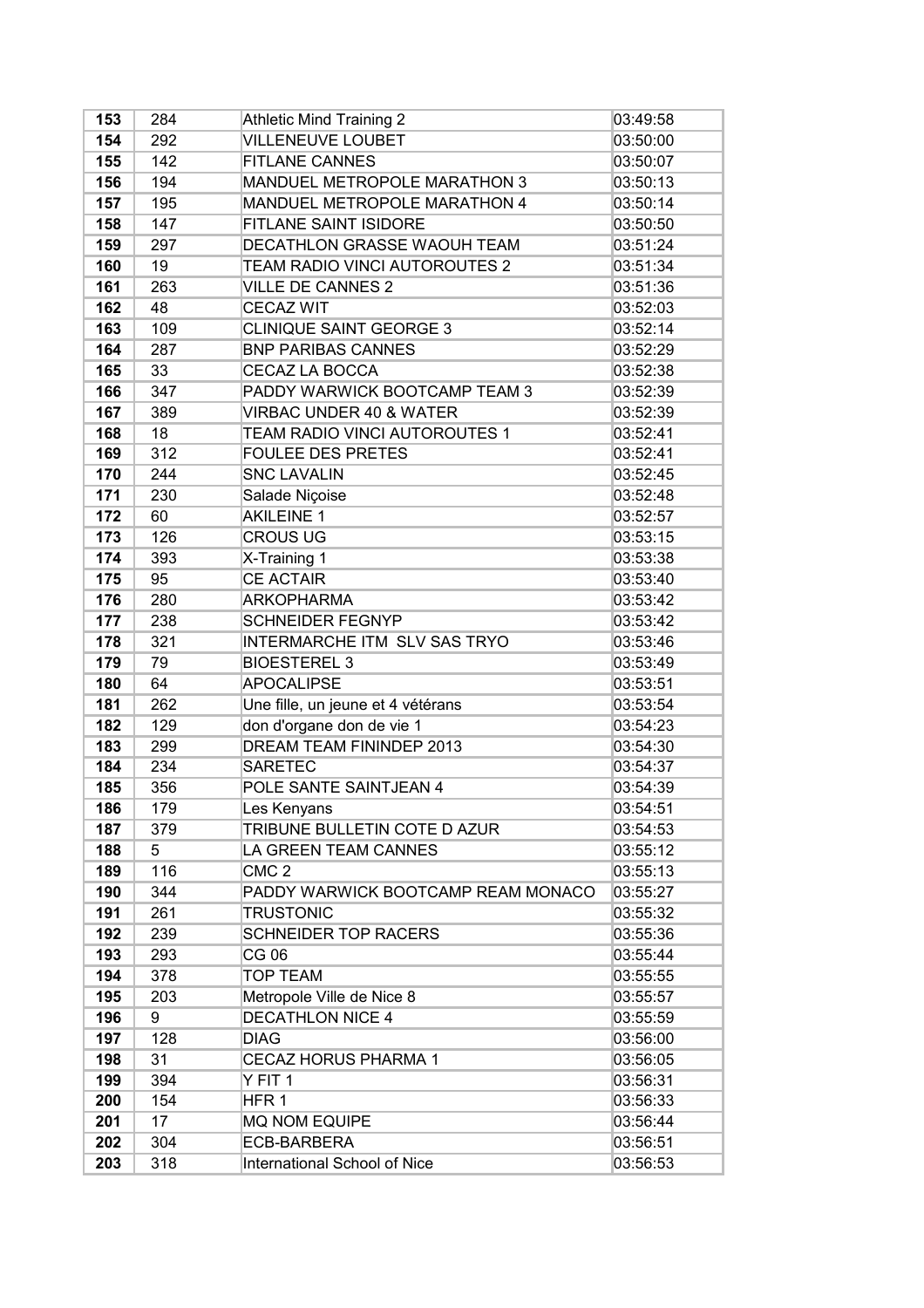| 204 | 75  | AXA BELLOTTO NICE                   | 03:57:18 |
|-----|-----|-------------------------------------|----------|
| 205 | 80  | <b>BLH-PIM</b>                      | 03:57:24 |
| 206 | 247 | <b>SPAPA</b>                        | 03:57:26 |
| 207 | 166 | Krav Maga Nice SDU 06 - Femmes      | 03:57:28 |
| 208 | 161 | <b>INSIGHT RESEARCH EUROPE</b>      | 03:57:29 |
| 209 | 288 | <b>BNP PARIBAS MONACO</b>           | 03:57:35 |
| 210 | 46  | CECAZ TOULON HABITAT MEDITERRANEE 1 | 03:57:44 |
| 211 | 16  | Marins d'eau douce                  | 03:57:52 |
| 212 | 265 | Xtraining                           | 03:57:55 |
| 213 | 81  | <b>BM EXPERTISE</b>                 | 03:57:55 |
| 214 | 12  | <b>DECATHLON MONACO 1</b>           | 03:58:06 |
| 215 | 41  | CECAZ PIZZORNO ENVIRONNEMENT 1      | 03:58:14 |
| 216 | 275 | Amadeus- Bee Faster                 | 03:58:14 |
| 217 | 99  | CE SAB2I 2                          | 03:58:19 |
| 218 | 88  | <b>BWA YACHTING</b>                 | 03:58:29 |
| 219 | 39  | CECAZ LOGIS FAMILIAL VAROIS         | 03:58:32 |
| 220 | 342 | OFFICE DE TOURISME CAGNES SUR MER   | 03:58:44 |
| 221 | 186 | <b>LES SIS</b>                      | 03:58:46 |
| 222 | 131 | DSL en 3D Droles de Dames           | 03:58:47 |
| 223 | 255 | team immovision                     | 03:58:47 |
| 224 | 251 | <b>TCA</b>                          | 03:58:53 |
| 225 | 399 | Y FIT 6                             | 03:59:12 |
| 226 | 155 | HFR <sub>2</sub>                    | 03:59:49 |
| 227 | 286 | <b>BNI SKI</b>                      | 03:59:56 |
| 228 | 110 | CLINIQUE SAINT GEORGE 4             | 04:00:00 |
| 229 | 172 | Les 6 fantastiques                  | 04:00:17 |
| 230 | 222 | Pédestres-Race!                     | 04:00:37 |
| 231 | 118 | <b>CONVERS</b>                      | 04:00:51 |
| 232 | 242 | <b>SILVATRIM</b>                    | 04:01:00 |
| 233 | 333 | LES MUNICI GIRLS MAIRIE 3           | 04:01:00 |
| 234 | 278 | <b>APHM/CHPG</b>                    | 04:01:01 |
| 235 | 372 | Runners for Cancer Research Team 3  | 04:01:02 |
| 236 | 157 | <b>IMAGINE CAR</b>                  | 04:01:13 |
| 237 | 220 | P1 Lenval                           | 04:01:36 |
| 238 | 32  | <b>CECAZ HORUS PHARMA 2</b>         | 04:01:37 |
| 239 | 310 | <b>FAYAT BATIMENT</b>               | 04:02:06 |
| 240 | 125 | <b>CROUS PA</b>                     | 04:02:13 |
| 241 | 34  | <b>CECAZ LA TRINITE</b>             | 04:02:18 |
| 242 | 324 | LABAZUR 1                           | 04:02:36 |
| 243 | 15  | <b>ISOTOPES</b>                     | 04:02:36 |
| 244 | 115 | CMC <sub>1</sub>                    | 04:02:44 |
| 245 | 84  | Boost Monaco                        | 04:02:56 |
| 246 | 375 | Sopra Sophia Team                   | 04:03:51 |
| 247 | 330 | LECLERC VENCE TEAM                  | 04:03:56 |
| 248 | 384 | VIRBAC LES FOULEES DE GUERE         | 04:04:29 |
| 249 | 136 | <b>EUTELSAT TEAM 2</b>              | 04:04:30 |
| 250 | 153 | hameau de la palmerai               | 04:04:31 |
| 251 | 296 | <b>DECATHLON ANTIBES 2</b>          | 04:04:38 |
| 252 | 124 | CrossKnowledge #2                   | 04:05:08 |
| 253 | 899 | <b>XTRAINING 2</b>                  | 04:05:13 |
| 254 | 398 | Y FIT 5                             | 04:05:39 |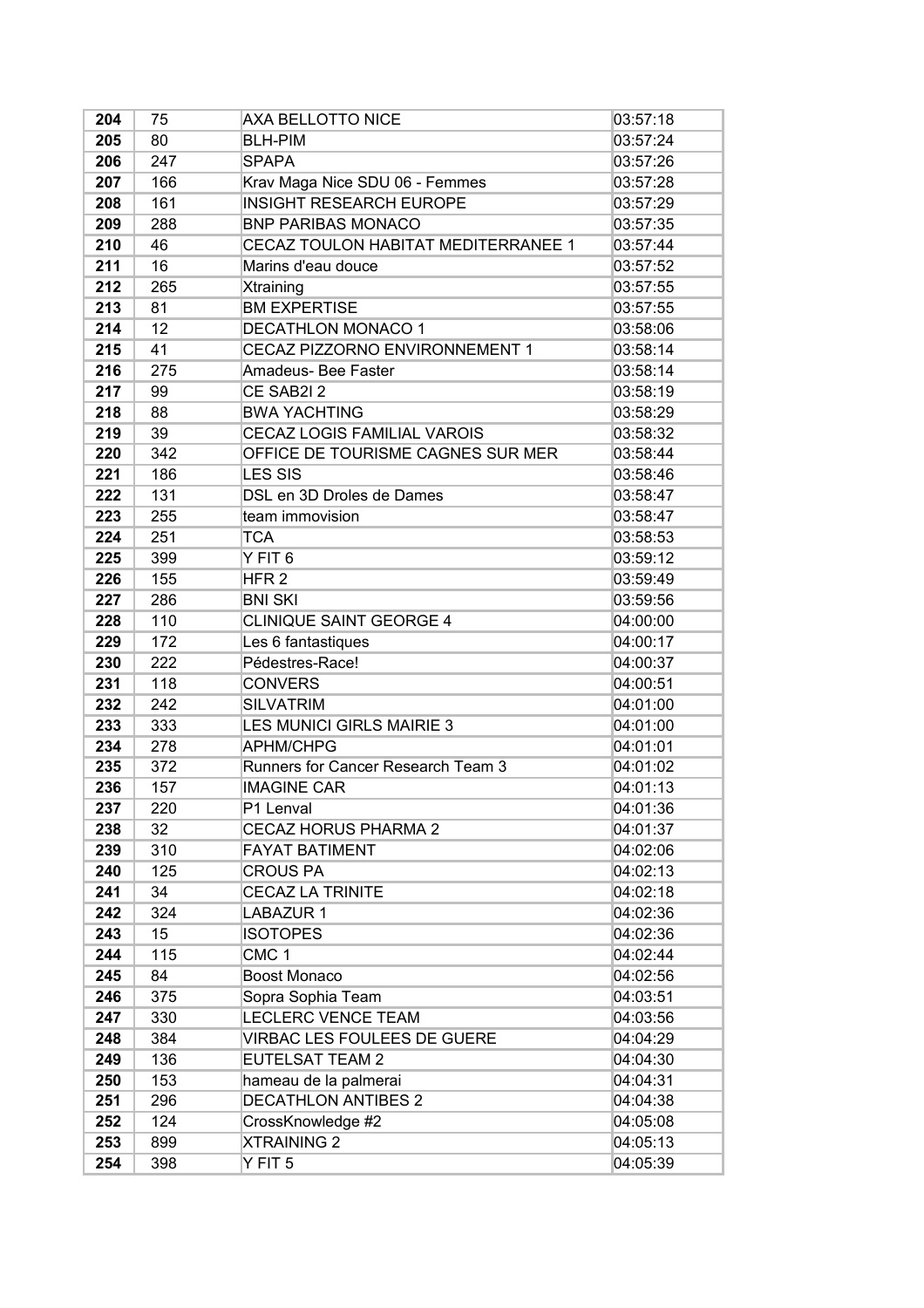| 255 | 123 | CrossKnowledge #1                           | 04:05:40 |
|-----|-----|---------------------------------------------|----------|
| 256 | 50  | <b>CE MARTINEZ</b>                          | 04:05:56 |
| 257 | 343 | PADDY WARWICK BOOTCAMP EARLYSIRDS           | 04:06:05 |
| 258 | 369 | RSI <sub>4</sub>                            | 04:06:16 |
| 259 | 101 | CH CANNES 2                                 | 04:06:33 |
| 260 | 345 | PADDY WARWICK BOOTCAMP TEAM 1               | 04:07:16 |
| 261 | 141 | Fish'N'Chips II                             | 04:07:17 |
| 262 | 43  | CECAZ PUISSANCE 6                           | 04:07:36 |
| 263 | 76  | <b>BEDUGIGO</b>                             | 04:07:39 |
| 264 | 56  | <b>ABSYS CYBORG</b>                         | 04:07:41 |
| 265 | 228 | REXEL ST LAURENT DU VAR                     | 04:07:44 |
| 266 | 37  | <b>CECAZ LES ELLES</b>                      | 04:07:44 |
| 267 | 152 | Geo-ladies                                  | 04:08:03 |
| 268 | 339 | METROPOLE VILLE DE NICE 9                   | 04:08:07 |
| 269 | 156 | I will survive                              | 04:08:10 |
| 270 | 301 | <b>DSO - 1</b>                              | 04:08:18 |
| 271 | 302 | <b>DSO - 2</b>                              | 04:08:20 |
| 272 | 190 | <b>LOU RAVI</b>                             | 04:08:24 |
| 273 | 205 | <b>MOBALPA</b>                              | 04:08:26 |
| 274 | 209 | MOUGINS SCHOOL GIRL STUDENTS                | 04:08:30 |
| 275 | 107 | <b>CHRISTIANOS</b>                          | 04:08:38 |
| 276 | 21  | CECAZ AMM 206                               | 04:08:43 |
| 277 | 283 | <b>Athletic Mind Training 1</b>             | 04:09:20 |
| 278 | 323 | L EST REPUBLICAIN                           | 04:09:21 |
| 279 | 52  | A NICE TEAM                                 | 04:09:46 |
| 280 | 112 | <b>CLINIQUE SAINT GEORGE 6</b>              | 04:09:49 |
| 281 | 395 | Y FIT <sub>2</sub>                          | 04:09:56 |
| 282 | 392 | X-Training                                  | 04:10:25 |
| 283 | 250 | STEMMER-BRICE                               | 04:10:34 |
| 284 | 193 | Ma-jordom                                   | 04:10:36 |
| 285 | 232 | Santalé 1                                   | 04:10:58 |
| 286 | 3   | <b>LES PITCHOUN</b>                         | 04:11:03 |
| 287 | 216 | NOTARIAT SPORTS 06                          | 04:11:17 |
| 288 | 40  | FAIRMONT MONTE CARLO                        | 04:11:18 |
| 289 | 178 | LES JO'S                                    | 04:11:23 |
| 290 | 225 | POLE SANTE SAINT JEAN 2                     | 04:11:23 |
| 291 | 303 | E.LECLERC LECASUD 1                         | 04:11:26 |
| 292 | 363 | PROBTP FILLES                               | 04:11:59 |
| 293 | 254 | TEAM CREDIT MUTUEL ANTIBES                  | 04:12:00 |
| 294 | 258 | <b>THALES TUS</b>                           | 04:12:03 |
| 295 | 377 | <b>TOP PRET</b>                             | 04:12:09 |
| 296 | 332 | LES MILLE SOLEILS                           | 04:12:32 |
| 297 | 326 | LABAZUR 3                                   | 04:12:33 |
| 298 | 62  | <b>ANR 06</b>                               | 04:12:36 |
| 299 | 370 | Runners for Cancer Research Team 1          | 04:12:39 |
| 300 | 368 | RSI <sub>3</sub>                            | 04:13:26 |
| 301 | 381 | <b>VIRBAC FRANCE TECH</b>                   | 04:14:05 |
| 302 | 71  | Association Solidarité Prévention Insertion | 04:14:11 |
| 303 | 329 | <b>INNOVAGRASSE 2</b>                       | 04:14:27 |
| 304 | 159 | LECASUD 2 E. LECLERC                        | 04:14:31 |
| 305 | 130 | don d'organe don de vie 2                   | 04:14:34 |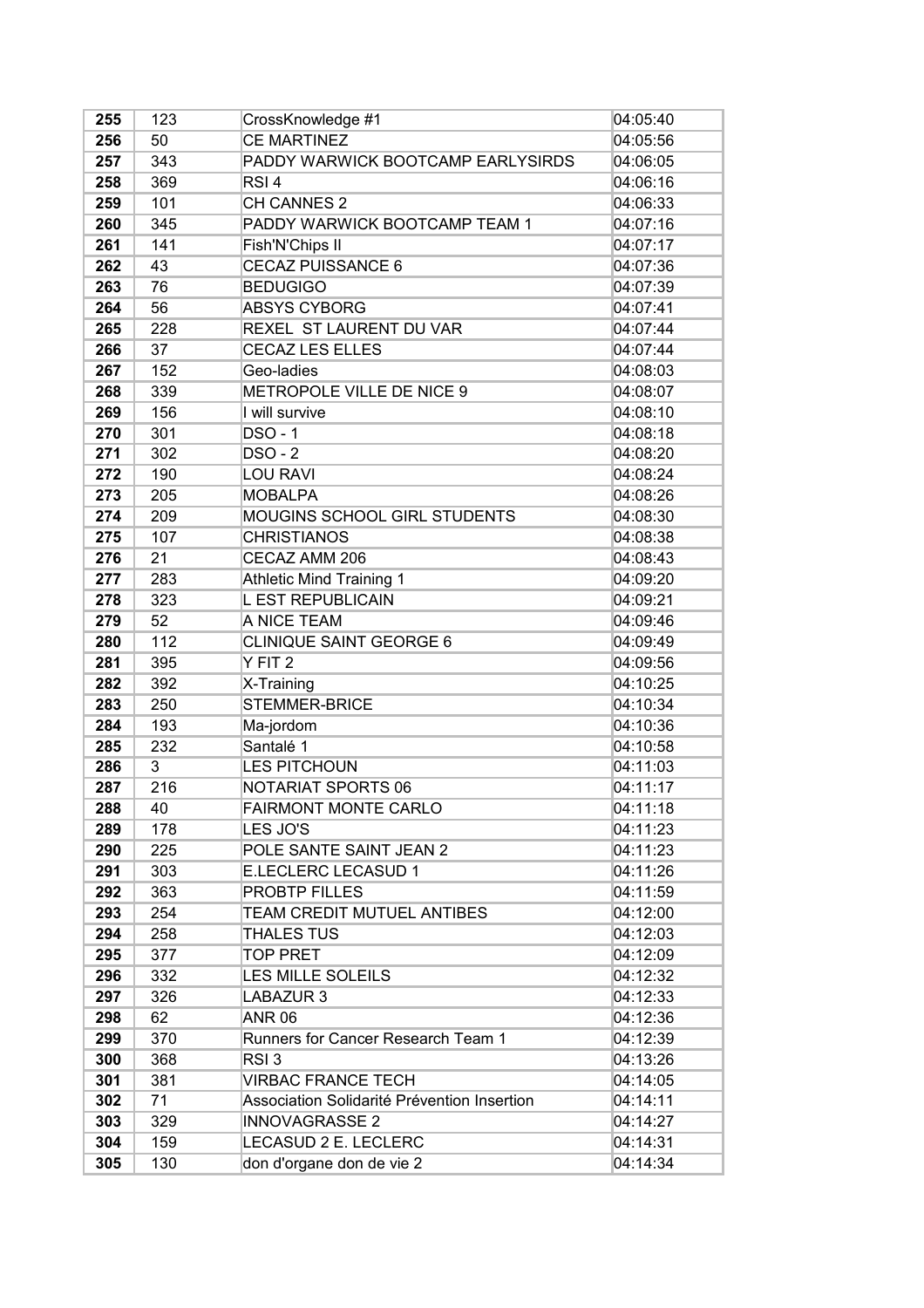| 306 | 8              | <b>DECATHLON NICE 3</b>                | 04:14:47 |
|-----|----------------|----------------------------------------|----------|
| 307 | $\overline{2}$ | <b>CECAZ CLUB SOCIETAIRE</b>           | 04:15:08 |
| 308 | 51             | 3 fois par semaine                     | 04:15:25 |
| 309 | 98             | CE SAB2I 1                             | 04:15:32 |
| 310 | 87             | <b>BPCAZ NICE J.MEDECIN 2</b>          | 04:15:45 |
| 311 | 272            | AIR FRANCE LUXOTTICA R1                | 04:16:07 |
| 312 | 204            | <b>MICROPOLE</b>                       | 04:16:34 |
| 313 | 97             | <b>CE Gemalto</b>                      | 04:16:43 |
| 314 | 352            | PAS DE NOM D EQUIPE                    | 04:16:46 |
| 315 | 100            | CENTRE HOSPITALIER DE CURES 1          | 04:16:52 |
| 316 | 271            | AIR FRANCE FNAIM R2                    | 04:17:07 |
| 317 | 308            | <b>EQUIPE FEMININE 2013</b>            | 04:17:11 |
| 318 | 246            | SOUDAIN                                | 04:17:12 |
| 319 | 227            | Réa Néonat                             | 04:17:29 |
| 320 | 140            | Fish'n'Chips                           | 04:17:29 |
| 321 | 74             | <b>AVIAPARTNER EXEC</b>                | 04:17:36 |
| 322 | 158            | <b>INNOVAGRASSE 1</b>                  | 04:17:56 |
| 323 | 391            | Volkswagen                             | 04:18:02 |
| 324 | 327            | LABAZUR 4                              | 04:18:28 |
| 325 | 68             | <b>ASK</b>                             | 04:18:36 |
| 326 | 233            | Santalé 2                              | 04:18:38 |
| 327 | 376            | <b>STUDIEL</b>                         | 04:19:40 |
| 328 | 28             | CECAZ DREAM TEAM 137                   | 04:20:06 |
| 329 | 240            | <b>SDV</b>                             | 04:20:07 |
| 330 | 348            | PADDY WARWICK BOOTCAMP TEAM 4          | 04:20:21 |
| 331 | 102            | CH CANNES 3                            | 04:20:30 |
| 332 | 72             | ASSURCOPRO                             | 04:20:40 |
| 333 | 160            | <b>INRIA</b>                           | 04:20:42 |
| 334 | 380            | <b>VIRBAC EXPRESS</b>                  | 04:20:47 |
| 335 | 359            | POMPIER 83 N° 3                        | 04:20:47 |
| 336 | 273            | AIR FRANCE R3                          | 04:21:04 |
| 337 | 86             | <b>BPCAZ NICE J.MEDECIN 1</b>          | 04:21:05 |
| 338 | 298            | DECATHLON TOULON FILLES 1 TGV          | 04:21:54 |
| 339 | 73             | <b>AUXERRE</b>                         | 04:21:55 |
| 340 | 260            | Thistleblowers 2013                    | 04:21:56 |
| 341 | 63             | Apéros boys                            | 04:22:02 |
| 342 | 104            | CH CANNES 5                            | 04:22:10 |
| 343 | 10             | CAL SOIGNEES SOIGNANTS                 | 04:22:31 |
| 344 | 165            | JCE NICE COTE D'AZUR                   | 04:22:38 |
| 345 | 281            | ASSO SPORTIVE DES MUNICIPAUX DU CANNET | 04:22:49 |
| 346 | 245            | SOCIETE GENERALE ENTREPRISES           | 04:24:38 |
| 347 | 139            | FIGARO CLASSIFIEDS A DONF              | 04:24:45 |
| 348 | 183            | Les petits green poastés               | 04:24:46 |
| 349 | 365            | <b>RLA</b>                             | 04:25:05 |
| 350 | 325            | LABAZUR 2                              | 04:25:08 |
| 351 | 175            | CECAZ LES FRANGINES IAT                | 04:25:13 |
| 352 | 187            | <b>LES STEPHANOIS</b>                  | 04:25:35 |
| 353 | 58             | <b>Active Asset Allocation</b>         | 04:25:41 |
| 354 | 374            | Simon's Angels                         | 04:26:08 |
| 355 | 138            | Fave Moussali                          | 04:27:22 |
| 356 | 219            | <b>OULLINOIS</b>                       | 04:27:31 |